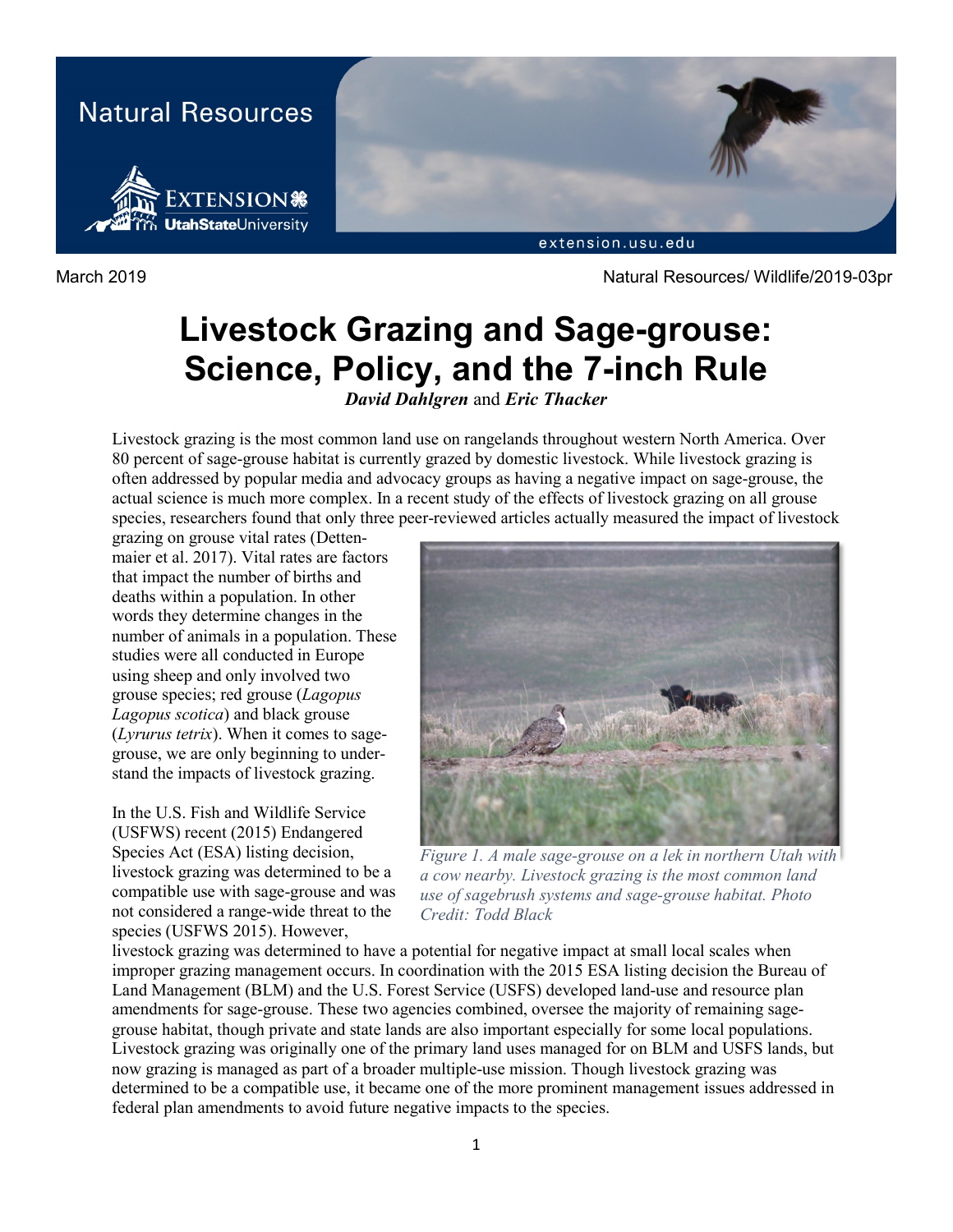

*Figure 2. The dark grey mass, encircled by the oval shape, is a radiomarked female sage-grouse incubating her nest. Sage-grouse nests are rarely easily seen, but this nest had one opening, from the camera's angle, which lacked vegetation to obstruct the view. Of note, this nest hatched successfully, likely due to the heavy overhead shrub canopy that is typical of sage-grouse nests.*

Livestock grazing has the potential to have positive, neutral, or negative impacts on sage-grouse (Beck and Mitchell 2000). Though sagegrouse rely on sagebrush for their entire annual life-cycle and it is their primary food source during the winter, they do require other vegetation types. Sage-grouse females need to eat flowering herbs; i.e., forbs, in the spring to meet nutrient demands for developing eggs. Adults, and especially chicks, readily consume forbs during the summer, but even more important are the insects associated with these forb-rich communities that provide the protein essential for chicks as they grow. Grasses are

consumed incidentally by grouse and usually in very small amounts (Dahlgren et al. 2015). However, the main concern with grazing is that livestock eat grass at the same time that sage-grouse may be using grass for cover. Managers and special interest groups are concerned that livestock foraging could reduce cover to the point that it negatively impacts sage-grouse. Although notably, the relationship of grass height and sage-grouse nest survival has become less clear with recent scientific findings.



*Figure 3. A sage-grouse brood hen (far right), and three half-grown chicks (upper left), foraging in a grass and forb rich sagebrush community. Photo credit: L. Flake*

## **Lost in Implementation: The 7 Inch Rule**

Where did the issue of grass height all begin? In 2000, a group of scientists published range-wide sagegrouse habitat guidelines (Connelly et al. 2000). They used published information on sage-grouse habitat characteristics available at the time. Guidelines included recommendations for cover and height of sagebrush and herbaceous plants (i.e., grasses and forbs) during breeding, summer, and winter seasons. During the breeding period, when sage-grouse females are nesting, the authors recommended grass height to be > 18 cm, or 7 inches. Subsequently, over the last decade or more as agencies and others started to focus more on managing for sage-grouse nesting habitat, a 7-inch rule began to emerge as a common standard for policy and planning efforts.

There was uncertainty about the 7-inch grass height guideline from the beginning. Though Connelly et al. (2000) developed their guidelines using many peer-reviewed publications, they only reported one study in Oregon that found grass height of  $\geq 7$  inches to be positively correlated with nest survival. Later, in a similar study in Montana, Doherty et al. (2014) reported the same relationship between  $\geq$  7-inch grass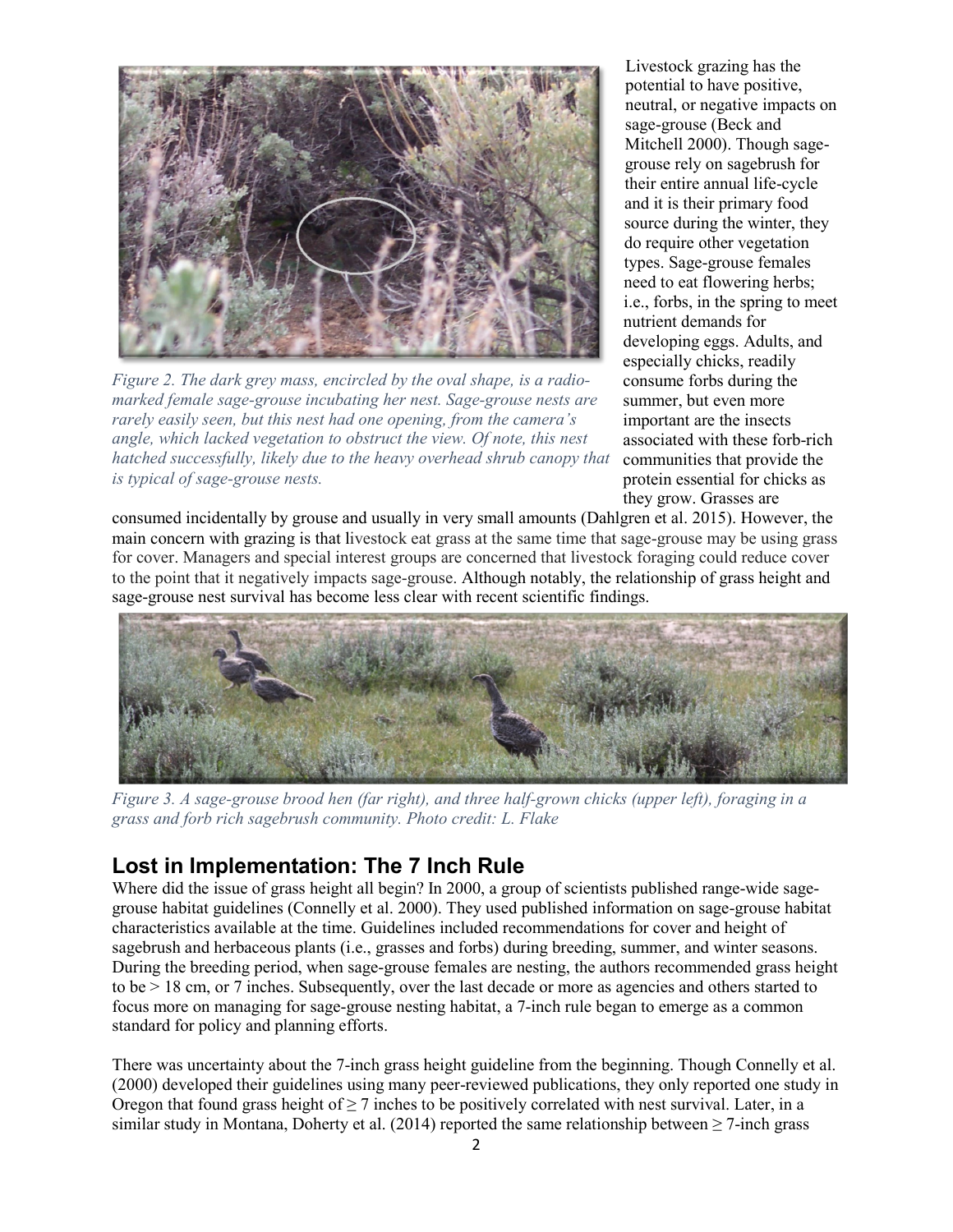height and successful nests, which seemed to provide confirmation for the 7-inch rule. Interestingly, in 2015 the authors Doherty et al. (2014), through the University of Wyoming Extension, published a response to some advocacy groups explaining that it would be inappropriate to use their results to set grazing management regulations. Though this information was made publically available several months before the 2015 ESA listing decision, many of the federal plan amendments adopted the 7-inch rule at the time of the Record of Decision (i.e., September 2015). Long before the 2015 decision, some researchers questioned how grass height changes during the nesting period and the impact this might have on nest survival analyses.

From the time a hen selects a nest site in late April and early May until hatch ( $\sim$  37 days), grass height in most areas changes dramatically. Most of the previous sage-grouse nest survival studies measured grass height at the time of nest fate; i.e., when the hen stopped incubating the nest due to predation, abandonment, or the eggs hatching. Predation and abandonment events naturally occur earlier than hatching during the lifetime of a nest; therefore, if grass height is measured earlier in the nesting period grass would be shorter than at nests that eventually hatched. Therefore, some researchers began to question if an inherent bias in grass height measurements was unintentionally included in past nest survival analyses (Figure 4).

Gibson et al. (2016) confirmed that this bias existed and demonstrated the impact of the bias on survival analyses. In their study, they flushed sage-grouse hens off their nests during the incubation period and determined the age of the eggs. Thus, they were able to estimate a potential date when the eggs would hatch for each nest. Then they measured grass height for unsuccessful nests twice; once at the time of fate, and again at the estimated hatch date. Successful nests were measured once at time of hatch, like past studies. They showed that the supposed relationship between grass height and nest success was not real, but rather a product of the inherent bias in the timing of vegetation measurements. They suggested that the results of past studies likely incorporated this same bias in the past. Other research using multiple studies across sage-grouse range has arrived at the same conclusions (Smith et al. 2017). The general conclusion is that most studies in the past included this bias when they reported taller grass height being correlated with increased nest survival.



*Figure 4. A simple demonstration of how sampling bias affected grass height measurements within past nest survival studies. In this graphic time is represented horizontally increasing from left to right, demonstrating the seasonal growth of grasses over time. The solid lines represent when most studies completed vegetation sampling to obtain grass heights. The dashed line represents when an unsuccessful nest "would" have had the grass measured if it had been successful.*